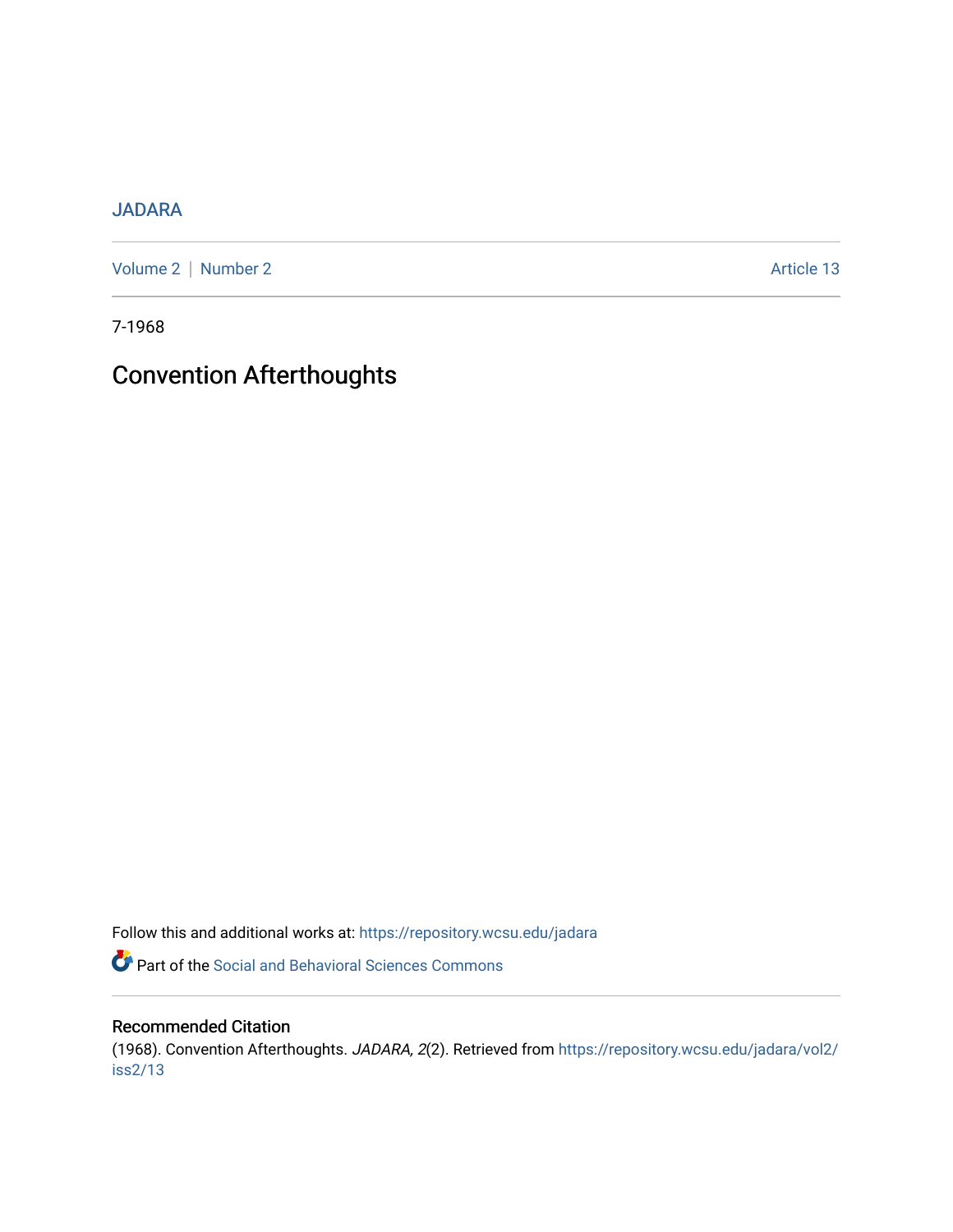# CONVENTION AFTERTHOUGHTS

# BOYCE R. WILLIAMS

EDITOR's NOTE: Dr. Williams was to have concluded the Pittsburgh Convention with a Summary, but time did not permit. Instead, he wrote his talk in the form of a letter, and President Blake mailed this letter to the membership after the convention had closed. The article that follows was taken from that letter.

## AN EXCITING FIRST

Throughout my years in the Federal Office in Washington scarcely a month has passed but what we in the area of deafness have been in volved in an experience in program development or similar activities for which there has been no precedent to guide us. We have in a sense become accustomed to pioneering, to the thrill of a successful first venture in hitherto untraveled channels. One might assume that we wear more than a thin veneer of sophistication. And we have thought so. However, the first Convention of Professional Rehabili tation Workers for the Adult Deaf shattered this shell. It was a stimu lating, fascinating, challenging experience from beginning to end.

As I reflect upon this historic Convention, a number of factors re peatedly surface. The most persistent of these is the fact that 88 per sons registered, probably more than half of them coming long distances just for this meeting. It is regrettable that all of those in the preceding workshop on placement were unable to stay over to share our deep sense of accomplishment and progress despite the fact that workshop participation was channeled to persons who would be ex pected to rally strongly to the PRWAD banner. Also, schedule conflicts of local people who had been expected to carry important roles took a bit of the glow out of this first flush of success. The lesson for us may be that at subsequent meetings we should be sure that the PRWAD meeting comes first. Should it be on a weekend so that

BOYCE R. WILLIAMS is Chief of Communications Disorders Branch, Division of Disability<br>Services Administration, Washington, D.C.

1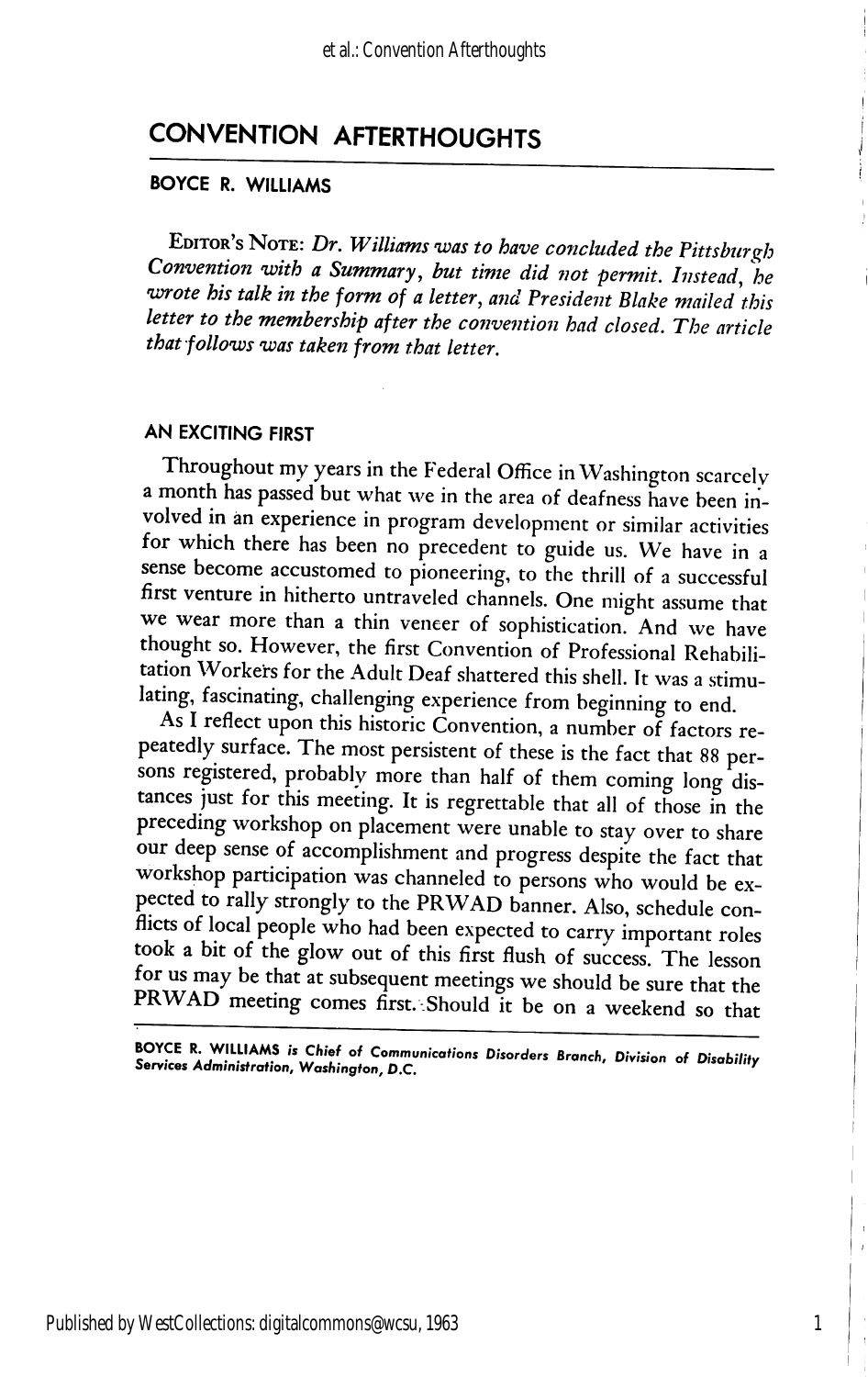more of our deeply interested members may be free to share the rich experience of a professional convention?

Notwithstanding these negative reactions, the number of partici pants, the excellent speeches, the stimulating discussion groups and the earnest attention to constitutional revisions all emphasize that PRWAD is a needed organization. It should bring to our work a climate of healthy growth, a cross-fertilization of concepts and roles between disciplines which have heretofore communicated only su perficially. The benefits to the deaf person to whom we are all com mitted arc of incalculable depth and breadth.

## PERSONAL GROWTH

A phrase came up in one of the sessions that I find particularly at tractive and meaningful-personality adjustment. While it could be an oversimplification, it is a fact that all of us in this exciting first venture went through gratifying experiences in personality adjustment and growth. Group dynamics are clearly effective media for this and from my own experiences clearly justify full involvement of all public and voluntary workers for the deaf in such a convention.

# MEMBERSHIP DRIVE

Many individuals and groups at coffee breaks and out of meeting hours bent their thinking to the matter of developing and maintaining momentum for more members. Absence from the membership roster of persons who are deeply involved in our work and expected to pro vide leadership in important aspects of the PRWAD's mission is dis couraging and disquieting. Why are they not involved? How have we failed to reach them? Did they receive invitations to join? Have they been asked why they do not belong? These are among the ques tions that were posed again and again.

Expansion of the membership committee to strengthen the drive was a recommendation of many. Assumption by individuals of responsibility for personal solicitation of colleagues who should be fully involved was also recommended frequently. Everyone get two! JOURNAL OF REHABILITATION OF THE DEAF

Appreciation and admiration for the splendid high quality support provided by the University of Illinois throughout our organizational struggles was clearly observed. The excellence of the first two issues of our official publication. Journal of Rehabilitation of the Deaf, for which so much is owing to the teamwork of the University of Illi nois, Second Vice-President Steve Quigley, and Editor Roger Falberg, was a frequent point of reference. Maintenance and further de velopment of the high quality content, editorial standards and format xvere emphasized in a number of instances.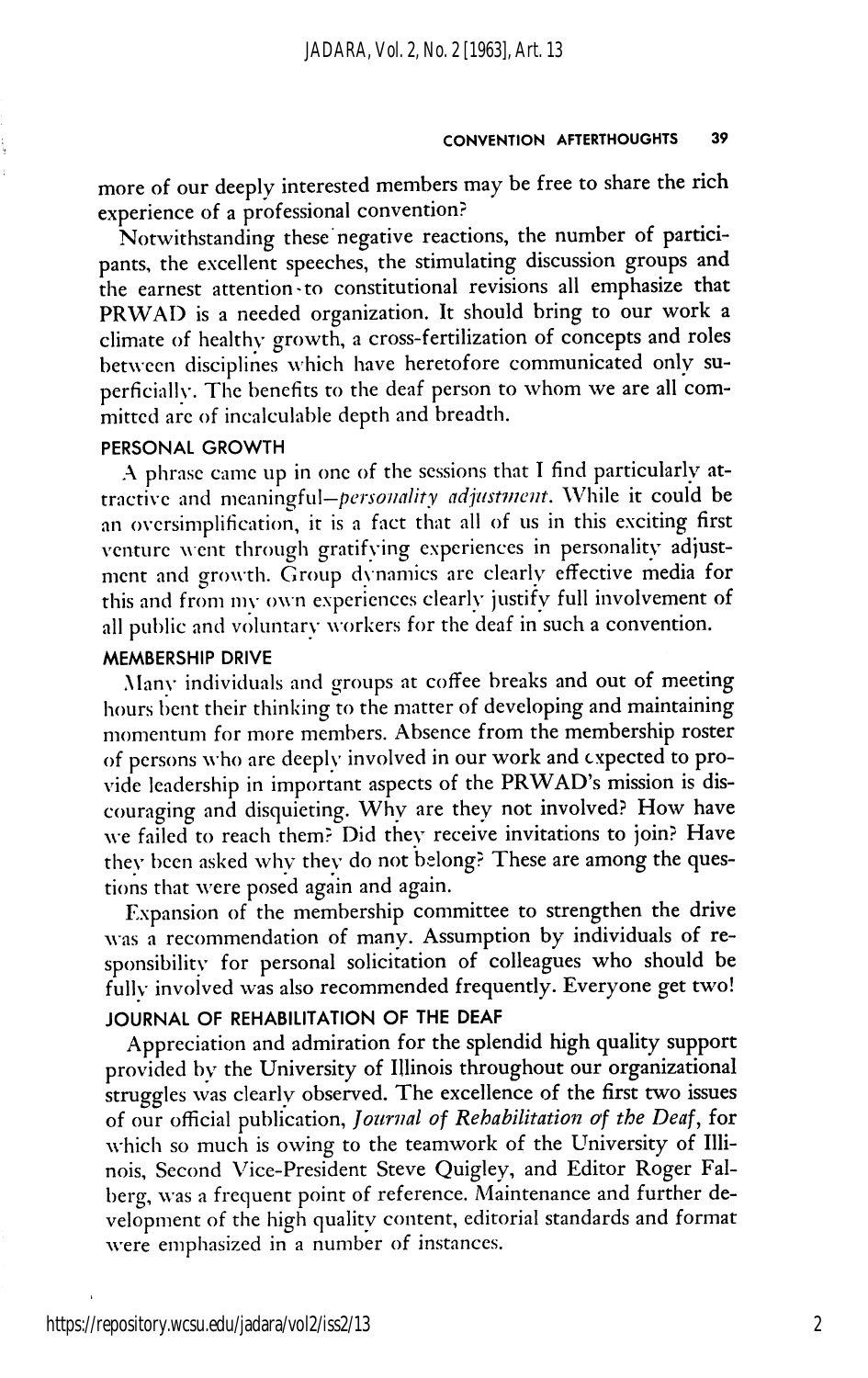## 40 JOURNAL OF REHABILITATION OF THE DEAF

# **STATUS**

Important guidelines for our development as an effective profes sional entity flowed from every speaker and discussion group. The need for PRWAD to avoid the pitfall of overconcern with status arose early. The strangulation that might very well stem from exclusiveness in membership and thus thwart fulfillment or even effec tive move toward our basic objectives highlighted formal and infor mal individual and group interchanges.

# CERTIFICATION VS. MEMBERSHIP

The question of certification was explored for the first time. What should be the PRWAD role? We now have professional organizations for disciplines like psychology, social work, audiology, and speech and education certifying or otherwise qualifying people to function in certain levels and situations in their areas of competence. The question remains: Who will certify these people as competent to serve deaf persons?

A parallel question was whether certification per se is a desirable procedure. The alternative might be that membership standards for PRWAD should be such that the function of certification is ful filled in the process of securing membership. We should recognize here that this last thought reactivates the question of exclusiveness or status about which we have been warned. Consideration of this fac tor brought out that classifications of membership are possible, that is basic membership signifying full competence to serve all deaf persons and associate membership which would be for the person who does not have such competence but is very interested and anxious. These are controversial matters which must be fully ventilated by appro priate committees over the next several years before finalization into any semi-fixed membership pattern. As one speaker brought out, we must also start channeling our thinking tow ard student memberships at reduced rates. These young people w ho are majoring in our field have already demonstrated through their study a commitment that augurs well for their future contributions to the roles that PRWAD will play.

## LEGISLATION, PUBLIC EDUCATION

Another important role of the PRWAD is the matter of promoting legislation that authorizes public services or community functions that will improve and equalize opportunities for deaf people.

A vital function of PRWAD is the important and endless matter of public education about the group whom we serve—specifically, the deaf.